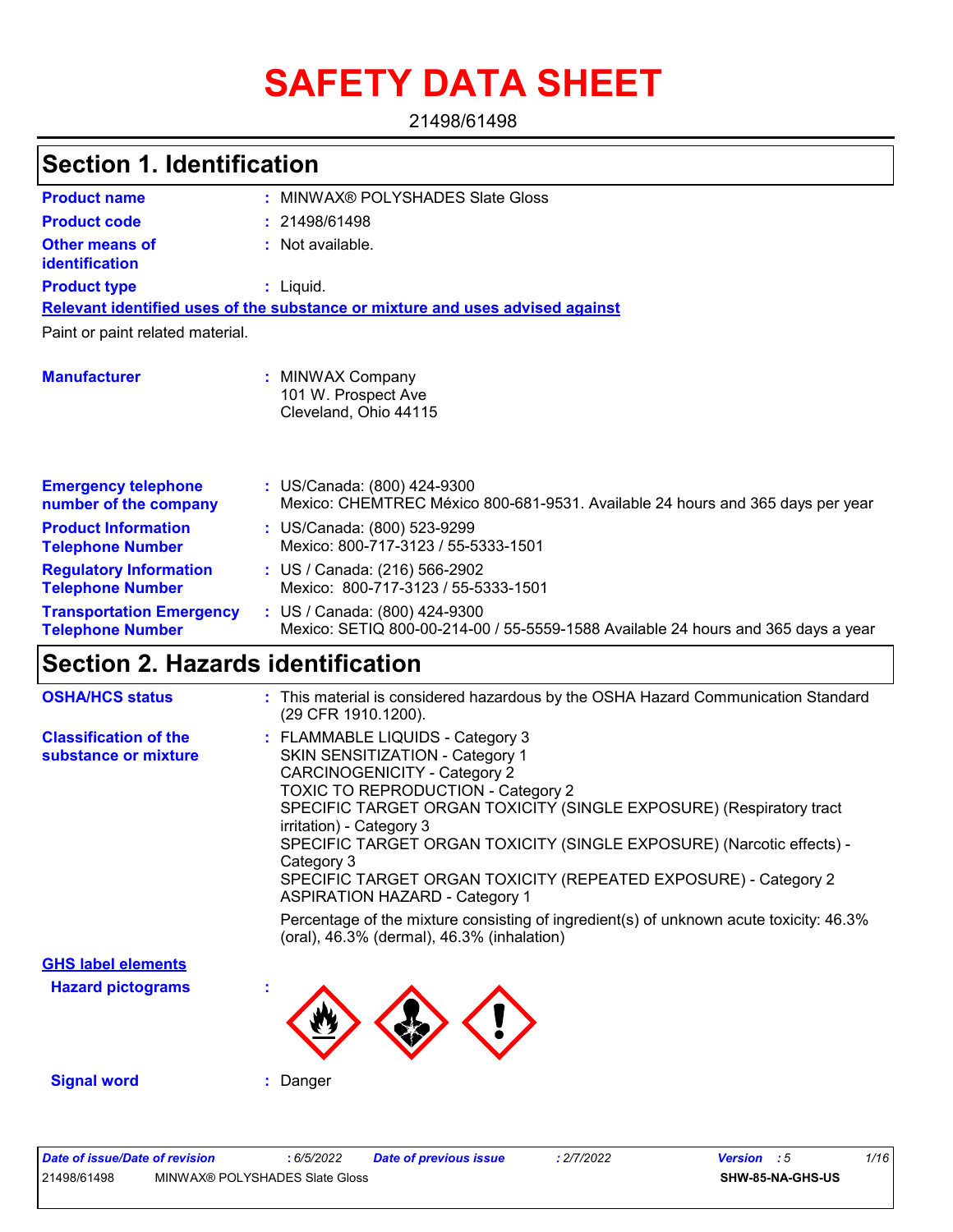## **Section 2. Hazards identification**

| <b>Hazard statements</b>                   | : Flammable liquid and vapor.<br>May be fatal if swallowed and enters airways.<br>May cause an allergic skin reaction.<br>May cause respiratory irritation.<br>May cause drowsiness or dizziness.<br>Suspected of causing cancer.<br>Suspected of damaging fertility or the unborn child.<br>May cause damage to organs through prolonged or repeated exposure.                                                                                                                                                                                                                              |
|--------------------------------------------|----------------------------------------------------------------------------------------------------------------------------------------------------------------------------------------------------------------------------------------------------------------------------------------------------------------------------------------------------------------------------------------------------------------------------------------------------------------------------------------------------------------------------------------------------------------------------------------------|
| <b>Precautionary statements</b>            |                                                                                                                                                                                                                                                                                                                                                                                                                                                                                                                                                                                              |
| <b>General</b>                             | : Read label before use. Keep out of reach of children. If medical advice is needed,<br>have product container or label at hand.                                                                                                                                                                                                                                                                                                                                                                                                                                                             |
| <b>Prevention</b>                          | : Obtain special instructions before use. Do not handle until all safety precautions have<br>been read and understood. Wear protective gloves, protective clothing and eye or face<br>protection. Keep away from heat, hot surfaces, sparks, open flames and other ignition<br>sources. No smoking. Use explosion-proof electrical, ventilating or lighting equipment.<br>Use non-sparking tools. Take action to prevent static discharges. Use only outdoors or<br>in a well-ventilated area. Do not breathe vapor. Contaminated work clothing must not<br>be allowed out of the workplace. |
| <b>Response</b>                            | : IF exposed or concerned: Get medical advice or attention. IF INHALED: Remove<br>person to fresh air and keep comfortable for breathing. Call a POISON CENTER or<br>doctor if you feel unwell. IF SWALLOWED: Immediately call a POISON CENTER or<br>doctor. Do NOT induce vomiting. IF ON SKIN (or hair): Take off immediately all<br>contaminated clothing. Rinse skin with water. Wash contaminated clothing before<br>reuse. IF ON SKIN: Wash with plenty of water. If skin irritation or rash occurs: Get<br>medical advice or attention.                                               |
| <b>Storage</b>                             | : Store locked up. Store in a well-ventilated place. Keep container tightly closed. Keep<br>cool.                                                                                                                                                                                                                                                                                                                                                                                                                                                                                            |
| <b>Disposal</b>                            | : Dispose of contents and container in accordance with all local, regional, national and<br>international regulations.                                                                                                                                                                                                                                                                                                                                                                                                                                                                       |
| <b>Supplemental label</b><br>elements      | DELAYED EFFECTS FROM LONG TERM OVEREXPOSURE. Contains solvents which<br>can cause permanent brain and nervous system damage. Intentional misuse by<br>deliberately concentrating and inhaling the contents can be harmful or fatal. WARNING:<br>This product contains chemicals known to the State of California to cause cancer and<br>birth defects or other reproductive harm.                                                                                                                                                                                                            |
|                                            | Please refer to the SDS for additional information. Keep out of reach of children. Do not<br>transfer contents to other containers for storage.                                                                                                                                                                                                                                                                                                                                                                                                                                              |
| <b>Hazards not otherwise</b><br>classified | : DANGER: Rags, steel wool, other waste soaked with this product, and sanding residue<br>may spontaneously catch fire if improperly discarded. Immediately place rags, steel<br>wool, other waste soaked with this product, and sanding residue in a sealed, water-filled,<br>metal container. Dispose of in accordance with local fire regulations.                                                                                                                                                                                                                                         |

## **Section 3. Composition/information on ingredients**

| Substance/mixture     | : Mixture                   |
|-----------------------|-----------------------------|
| Other means of        | $\therefore$ Not available. |
| <b>identification</b> |                             |

#### **CAS number/other identifiers**

| <b>Ingredient name</b>                                                       | % by weight | <b>CAS number</b>   |
|------------------------------------------------------------------------------|-------------|---------------------|
| Light Aliphatic Hydrocarbon                                                  | l≥25 - ≤50  | 64742-47-8          |
| Light Aliphatic Hydrocarbon                                                  | l≥10 - ≤25  | 64742-47-8          |
| <b>Titanium Dioxide</b>                                                      | ≤3          | 13463-67-7          |
| Zirconium 2-Ethylhexanoate                                                   | ≤1          | 22464-99-9          |
| Med. Aliphatic Hydrocarbon Solvent                                           | ≤0.3        | 64742-88-7          |
| Hydrotreated Heavy Petroleum Naphtha                                         | l≤0.3       | 64742-48-9          |
| Methyl Ethyl Ketoxime                                                        | $\leq 0.3$  | 96-29-7             |
| Date of issue/Date of revision<br><b>Date of previous issue</b><br>:6/5/2022 | : 2/7/2022  | 2/16<br>Version : 5 |
| MINWAX® POLYSHADES Slate Gloss<br>21498/61498                                |             | SHW-85-NA-GHS-US    |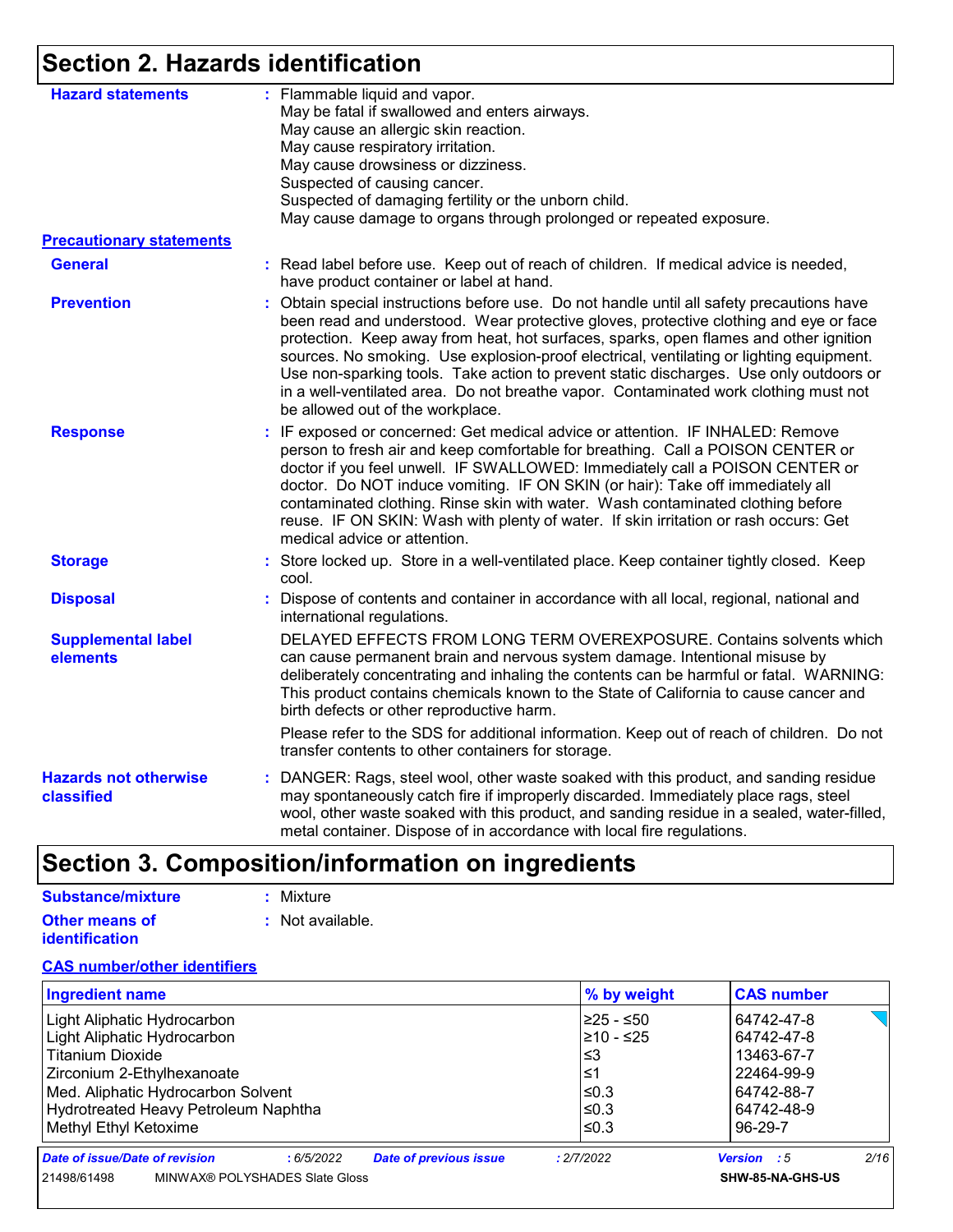### **Section 3. Composition/information on ingredients**

Any concentration shown as a range is to protect confidentiality or is due to batch variation.

**There are no additional ingredients present which, within the current knowledge of the supplier and in the concentrations applicable, are classified and hence require reporting in this section.**

**Occupational exposure limits, if available, are listed in Section 8.**

### **Section 4. First aid measures**

| <b>Description of necessary first aid measures</b> |                                                                                                                                                                                                                                                                                                                                                                                                                                                                                                                                                                                                                                                                                                                                                         |
|----------------------------------------------------|---------------------------------------------------------------------------------------------------------------------------------------------------------------------------------------------------------------------------------------------------------------------------------------------------------------------------------------------------------------------------------------------------------------------------------------------------------------------------------------------------------------------------------------------------------------------------------------------------------------------------------------------------------------------------------------------------------------------------------------------------------|
| <b>Eye contact</b>                                 | : Immediately flush eyes with plenty of water, occasionally lifting the upper and lower<br>eyelids. Check for and remove any contact lenses. Continue to rinse for at least 10<br>minutes. Get medical attention.                                                                                                                                                                                                                                                                                                                                                                                                                                                                                                                                       |
| <b>Inhalation</b>                                  | : Remove victim to fresh air and keep at rest in a position comfortable for breathing. If it<br>is suspected that fumes are still present, the rescuer should wear an appropriate mask<br>or self-contained breathing apparatus. If not breathing, if breathing is irregular or if<br>respiratory arrest occurs, provide artificial respiration or oxygen by trained personnel. It<br>may be dangerous to the person providing aid to give mouth-to-mouth resuscitation.<br>Get medical attention. If necessary, call a poison center or physician. If unconscious,<br>place in recovery position and get medical attention immediately. Maintain an open<br>airway. Loosen tight clothing such as a collar, tie, belt or waistband.                    |
| <b>Skin contact</b>                                | : Wash with plenty of soap and water. Remove contaminated clothing and shoes. Wash<br>contaminated clothing thoroughly with water before removing it, or wear gloves.<br>Continue to rinse for at least 10 minutes. Get medical attention. In the event of any<br>complaints or symptoms, avoid further exposure. Wash clothing before reuse. Clean<br>shoes thoroughly before reuse.                                                                                                                                                                                                                                                                                                                                                                   |
| <b>Ingestion</b>                                   | : Get medical attention immediately. Call a poison center or physician. Wash out mouth<br>with water. Remove dentures if any. If material has been swallowed and the exposed<br>person is conscious, give small quantities of water to drink. Stop if the exposed person<br>feels sick as vomiting may be dangerous. Aspiration hazard if swallowed. Can enter<br>lungs and cause damage. Do not induce vomiting. If vomiting occurs, the head should<br>be kept low so that vomit does not enter the lungs. Never give anything by mouth to an<br>unconscious person. If unconscious, place in recovery position and get medical<br>attention immediately. Maintain an open airway. Loosen tight clothing such as a collar,<br>tie, belt or waistband. |

|                                       | Most important symptoms/effects, acute and delayed                                                                                                                                                                |  |
|---------------------------------------|-------------------------------------------------------------------------------------------------------------------------------------------------------------------------------------------------------------------|--|
| <b>Potential acute health effects</b> |                                                                                                                                                                                                                   |  |
| <b>Eye contact</b>                    | : No known significant effects or critical hazards.                                                                                                                                                               |  |
| <b>Inhalation</b>                     | : Can cause central nervous system (CNS) depression. May cause drowsiness or<br>dizziness. May cause respiratory irritation.                                                                                      |  |
| <b>Skin contact</b>                   | : May cause an allergic skin reaction.                                                                                                                                                                            |  |
| <b>Ingestion</b>                      | : Can cause central nervous system (CNS) depression. May be fatal if swallowed and<br>enters airways.                                                                                                             |  |
| <b>Over-exposure signs/symptoms</b>   |                                                                                                                                                                                                                   |  |
| Eye contact                           | : No specific data.                                                                                                                                                                                               |  |
| <b>Inhalation</b>                     | : Adverse symptoms may include the following:<br>respiratory tract irritation<br>coughing<br>nausea or vomiting<br>headache<br>drowsiness/fatigue<br>dizziness/vertigo<br>unconsciousness<br>reduced fetal weight |  |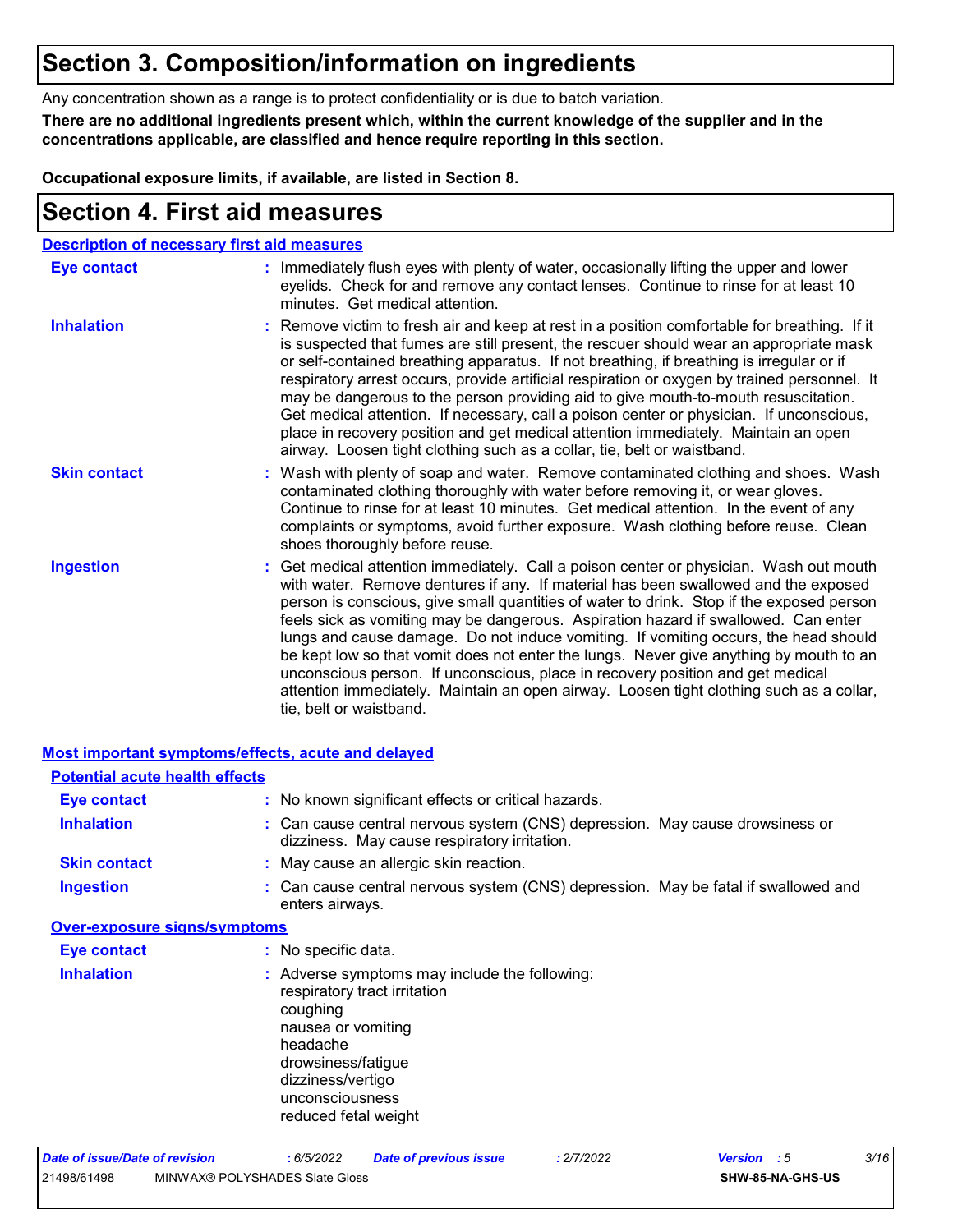### **Section 4. First aid measures**

|                                   | increase in fetal deaths<br>skeletal malformations                                                                                                                                                                                                                                                                                                                                                              |
|-----------------------------------|-----------------------------------------------------------------------------------------------------------------------------------------------------------------------------------------------------------------------------------------------------------------------------------------------------------------------------------------------------------------------------------------------------------------|
| <b>Skin contact</b>               | : Adverse symptoms may include the following:<br>irritation<br>redness<br>reduced fetal weight<br>increase in fetal deaths<br>skeletal malformations                                                                                                                                                                                                                                                            |
| <b>Ingestion</b>                  | : Adverse symptoms may include the following:<br>nausea or vomiting<br>reduced fetal weight<br>increase in fetal deaths<br>skeletal malformations<br><u>Indication of immediate medical attention and special treatment needed, if necessary</u>                                                                                                                                                                |
|                                   |                                                                                                                                                                                                                                                                                                                                                                                                                 |
| <b>Notes to physician</b>         | : Treat symptomatically. Contact poison treatment specialist immediately if large<br>quantities have been ingested or inhaled.                                                                                                                                                                                                                                                                                  |
| <b>Specific treatments</b>        | : No specific treatment.                                                                                                                                                                                                                                                                                                                                                                                        |
| <b>Protection of first-aiders</b> | : No action shall be taken involving any personal risk or without suitable training. If it is<br>suspected that fumes are still present, the rescuer should wear an appropriate mask or<br>self-contained breathing apparatus. It may be dangerous to the person providing aid to<br>give mouth-to-mouth resuscitation. Wash contaminated clothing thoroughly with water<br>before removing it, or wear gloves. |

**See toxicological information (Section 11)**

### **Section 5. Fire-fighting measures**

| <b>Extinguishing media</b>                               |                                                                                                                                                                                                                                                                                                                                                                                                                          |
|----------------------------------------------------------|--------------------------------------------------------------------------------------------------------------------------------------------------------------------------------------------------------------------------------------------------------------------------------------------------------------------------------------------------------------------------------------------------------------------------|
| <b>Suitable extinguishing</b><br>media                   | : Use dry chemical, $CO2$ , water spray (fog) or foam.                                                                                                                                                                                                                                                                                                                                                                   |
| <b>Unsuitable extinguishing</b><br>media                 | : Do not use water jet.                                                                                                                                                                                                                                                                                                                                                                                                  |
| <b>Specific hazards arising</b><br>from the chemical     | : Flammable liquid and vapor. Runoff to sewer may create fire or explosion hazard. In a<br>fire or if heated, a pressure increase will occur and the container may burst, with the risk<br>of a subsequent explosion. The vapor/gas is heavier than air and will spread along the<br>ground. Vapors may accumulate in low or confined areas or travel a considerable<br>distance to a source of ignition and flash back. |
| <b>Hazardous thermal</b><br>decomposition products       | : Decomposition products may include the following materials:<br>carbon dioxide<br>carbon monoxide<br>metal oxide/oxides                                                                                                                                                                                                                                                                                                 |
| <b>Special protective actions</b><br>for fire-fighters   | : Promptly isolate the scene by removing all persons from the vicinity of the incident if<br>there is a fire. No action shall be taken involving any personal risk or without suitable<br>training. Move containers from fire area if this can be done without risk. Use water<br>spray to keep fire-exposed containers cool.                                                                                            |
| <b>Special protective</b><br>equipment for fire-fighters | Fire-fighters should wear appropriate protective equipment and self-contained breathing<br>apparatus (SCBA) with a full face-piece operated in positive pressure mode.                                                                                                                                                                                                                                                   |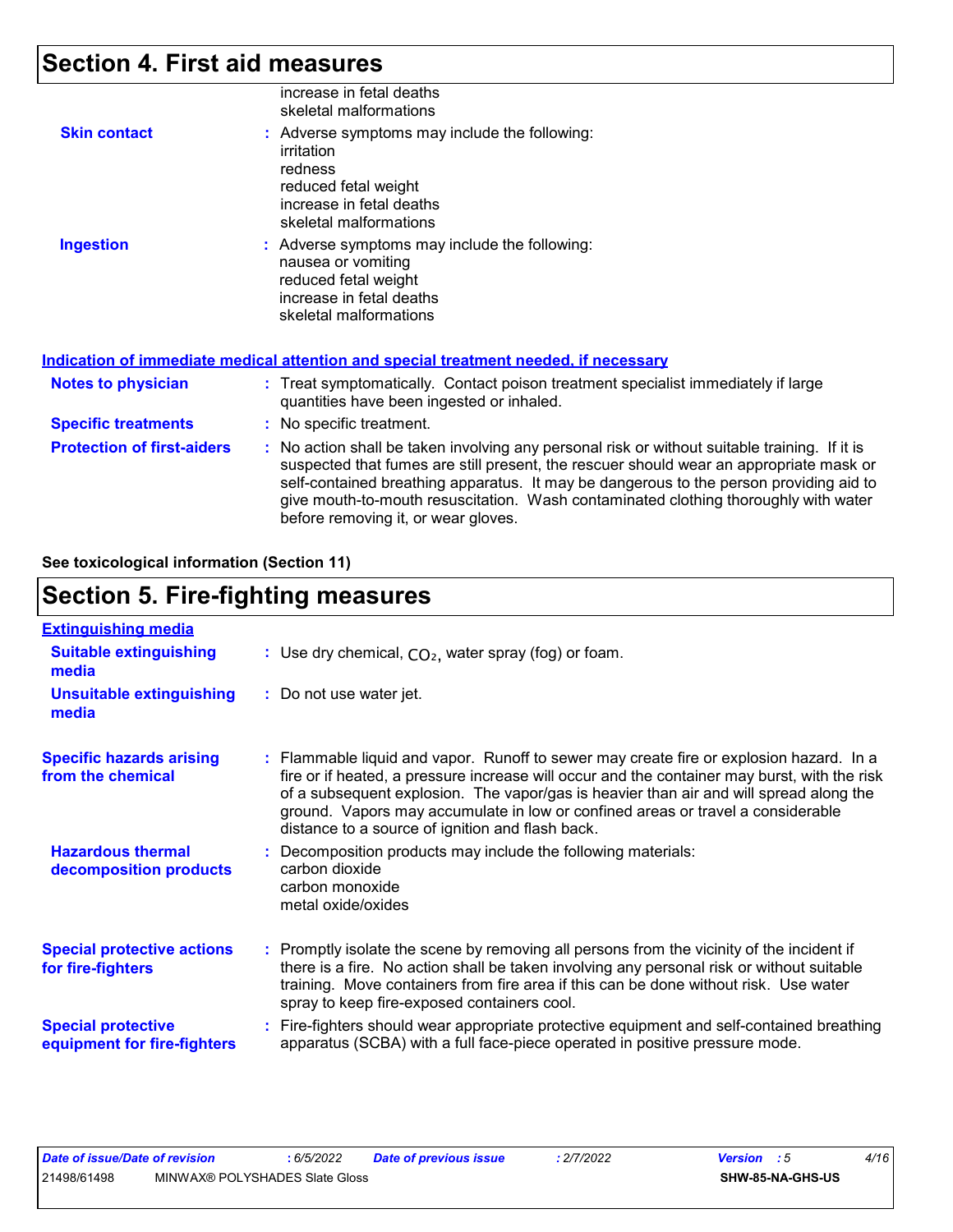### **Section 6. Accidental release measures**

|                                                              | Personal precautions, protective equipment and emergency procedures                                                                                                                                                                                                                                                                                                                                                                                                                                                                                                                                                                                                                                                                                                  |
|--------------------------------------------------------------|----------------------------------------------------------------------------------------------------------------------------------------------------------------------------------------------------------------------------------------------------------------------------------------------------------------------------------------------------------------------------------------------------------------------------------------------------------------------------------------------------------------------------------------------------------------------------------------------------------------------------------------------------------------------------------------------------------------------------------------------------------------------|
| For non-emergency<br>personnel                               | : No action shall be taken involving any personal risk or without suitable training.<br>Evacuate surrounding areas. Keep unnecessary and unprotected personnel from<br>entering. Do not touch or walk through spilled material. Shut off all ignition sources.<br>No flares, smoking or flames in hazard area. Avoid breathing vapor or mist. Provide<br>adequate ventilation. Wear appropriate respirator when ventilation is inadequate. Put<br>on appropriate personal protective equipment.                                                                                                                                                                                                                                                                      |
|                                                              | For emergency responders : If specialized clothing is required to deal with the spillage, take note of any information in<br>Section 8 on suitable and unsuitable materials. See also the information in "For non-<br>emergency personnel".                                                                                                                                                                                                                                                                                                                                                                                                                                                                                                                          |
| <b>Environmental precautions</b>                             | : Avoid dispersal of spilled material and runoff and contact with soil, waterways, drains<br>and sewers. Inform the relevant authorities if the product has caused environmental<br>pollution (sewers, waterways, soil or air).                                                                                                                                                                                                                                                                                                                                                                                                                                                                                                                                      |
| <b>Methods and materials for containment and cleaning up</b> |                                                                                                                                                                                                                                                                                                                                                                                                                                                                                                                                                                                                                                                                                                                                                                      |
| <b>Small spill</b>                                           | : Stop leak if without risk. Move containers from spill area. Use spark-proof tools and<br>explosion-proof equipment. Dilute with water and mop up if water-soluble. Alternatively,<br>or if water-insoluble, absorb with an inert dry material and place in an appropriate waste<br>disposal container. Dispose of via a licensed waste disposal contractor.                                                                                                                                                                                                                                                                                                                                                                                                        |
| <b>Large spill</b>                                           | : Stop leak if without risk. Move containers from spill area. Use spark-proof tools and<br>explosion-proof equipment. Approach release from upwind. Prevent entry into sewers,<br>water courses, basements or confined areas. Wash spillages into an effluent treatment<br>plant or proceed as follows. Contain and collect spillage with non-combustible,<br>absorbent material e.g. sand, earth, vermiculite or diatomaceous earth and place in<br>container for disposal according to local regulations (see Section 13). Dispose of via a<br>licensed waste disposal contractor. Contaminated absorbent material may pose the<br>same hazard as the spilled product. Note: see Section 1 for emergency contact<br>information and Section 13 for waste disposal. |

## **Section 7. Handling and storage**

#### **Precautions for safe handling**

| <b>Protective measures</b>                       | : Put on appropriate personal protective equipment (see Section 8). Persons with a<br>history of skin sensitization problems should not be employed in any process in which<br>this product is used. Avoid exposure - obtain special instructions before use. Avoid<br>exposure during pregnancy. Do not handle until all safety precautions have been read<br>and understood. Do not get in eyes or on skin or clothing. Do not breathe vapor or mist.<br>Do not swallow. Use only with adequate ventilation. Wear appropriate respirator when<br>ventilation is inadequate. Do not enter storage areas and confined spaces unless<br>adequately ventilated. Keep in the original container or an approved alternative made<br>from a compatible material, kept tightly closed when not in use. Store and use away<br>from heat, sparks, open flame or any other ignition source. Use explosion-proof<br>electrical (ventilating, lighting and material handling) equipment. Use only non-sparking<br>tools. Take precautionary measures against electrostatic discharges. Empty containers<br>retain product residue and can be hazardous. Do not reuse container. |
|--------------------------------------------------|----------------------------------------------------------------------------------------------------------------------------------------------------------------------------------------------------------------------------------------------------------------------------------------------------------------------------------------------------------------------------------------------------------------------------------------------------------------------------------------------------------------------------------------------------------------------------------------------------------------------------------------------------------------------------------------------------------------------------------------------------------------------------------------------------------------------------------------------------------------------------------------------------------------------------------------------------------------------------------------------------------------------------------------------------------------------------------------------------------------------------------------------------------------------|
| <b>Advice on general</b><br>occupational hygiene | : Eating, drinking and smoking should be prohibited in areas where this material is<br>handled, stored and processed. Workers should wash hands and face before eating,<br>drinking and smoking. Remove contaminated clothing and protective equipment before<br>entering eating areas. See also Section 8 for additional information on hygiene                                                                                                                                                                                                                                                                                                                                                                                                                                                                                                                                                                                                                                                                                                                                                                                                                     |

measures.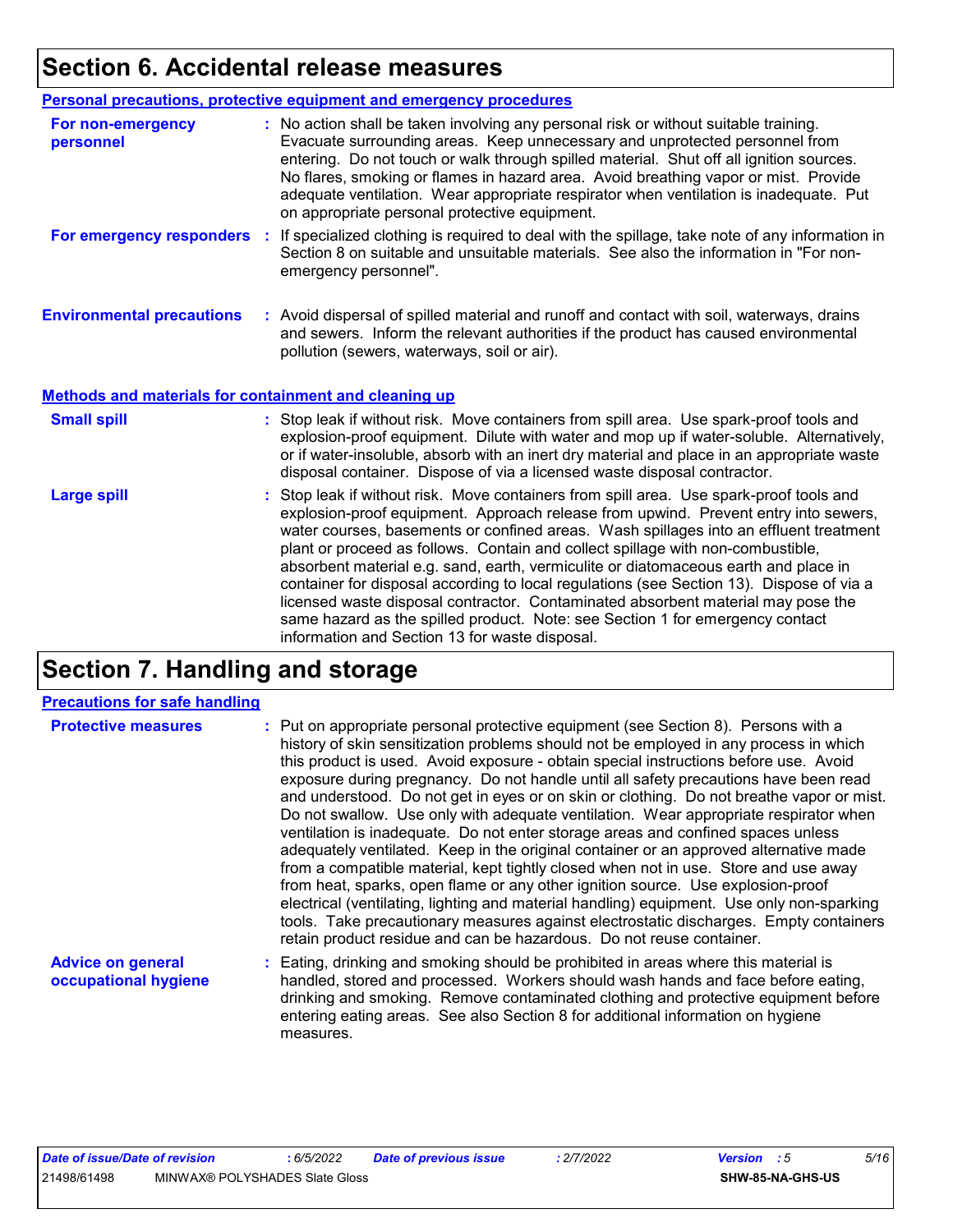## **Section 7. Handling and storage**

| <b>Conditions for safe storage,</b> | : Store in accordance with local regulations. Store in a segregated and approved area.        |
|-------------------------------------|-----------------------------------------------------------------------------------------------|
| including any                       | Store in original container protected from direct sunlight in a dry, cool and well-ventilated |
| <b>incompatibilities</b>            | area, away from incompatible materials (see Section 10) and food and drink. Store             |
|                                     | locked up. Eliminate all ignition sources. Separate from oxidizing materials. Keep            |
|                                     | container tightly closed and sealed until ready for use. Containers that have been            |
|                                     | opened must be carefully resealed and kept upright to prevent leakage. Do not store in        |
|                                     | unlabeled containers. Use appropriate containment to avoid environmental                      |
|                                     | contamination. See Section 10 for incompatible materials before handling or use.              |

### **Section 8. Exposure controls/personal protection**

#### **Control parameters**

**Occupational exposure limits (OSHA United States)**

| <b>Ingredient name</b>                                        | CAS#                  | <b>Exposure limits</b>                                                                                                                                                                                                                                                                                                                                                |
|---------------------------------------------------------------|-----------------------|-----------------------------------------------------------------------------------------------------------------------------------------------------------------------------------------------------------------------------------------------------------------------------------------------------------------------------------------------------------------------|
| Light Aliphatic Hydrocarbon                                   | 64742-47-8            | ACGIH TLV (United States, 1/2021).<br>Absorbed through skin.<br>TWA: 200 mg/m <sup>3</sup> , (as total hydrocarbon<br>vapor) 8 hours.                                                                                                                                                                                                                                 |
| Light Aliphatic Hydrocarbon                                   | 64742-47-8            | ACGIH TLV (United States, 1/2021).<br>Absorbed through skin.<br>TWA: 200 mg/m <sup>3</sup> , (as total hydrocarbon<br>vapor) 8 hours.                                                                                                                                                                                                                                 |
| Titanium Dioxide                                              | 13463-67-7            | ACGIH TLV (United States, 1/2021).<br>TWA: 10 mg/m <sup>3</sup> 8 hours.<br>OSHA PEL (United States, 5/2018).<br>TWA: 15 mg/m <sup>3</sup> 8 hours. Form: Total dust                                                                                                                                                                                                  |
| Zirconium 2-Ethylhexanoate                                    | 22464-99-9            | ACGIH TLV (United States, 1/2021).<br>TWA: $5 \text{ mg/m}^3$ , (as Zr) 8 hours.<br>STEL: 10 mg/m <sup>3</sup> , (as Zr) 15 minutes.<br>NIOSH REL (United States, 10/2020).<br>TWA: $5 \text{ mg/m}^3$ , (as Zr) 10 hours.<br>STEL: 10 mg/m <sup>3</sup> , (as Zr) 15 minutes.<br>OSHA PEL (United States, 5/2018).<br>TWA: 5 mg/m <sup>3</sup> , (as $Zr$ ) 8 hours. |
| Med. Aliphatic Hydrocarbon Solvent                            | 64742-88-7            | OSHA PEL (United States, 5/2018).<br>TWA: 100 ppm 8 hours.<br>TWA: $400 \text{ mg/m}^3$ 8 hours.                                                                                                                                                                                                                                                                      |
| Hydrotreated Heavy Petroleum Naphtha<br>Methyl Ethyl Ketoxime | 64742-48-9<br>96-29-7 | None.<br>OARS WEEL (United States, 1/2021). Skin<br>sensitizer.<br>TWA: 10 ppm 8 hours.                                                                                                                                                                                                                                                                               |

#### **Occupational exposure limits (Canada)**

| <b>Ingredient name</b>                            | CAS#                          | <b>Exposure limits</b>                                                                                                                                                                                                                                                                                                                                                                                                                                          |
|---------------------------------------------------|-------------------------------|-----------------------------------------------------------------------------------------------------------------------------------------------------------------------------------------------------------------------------------------------------------------------------------------------------------------------------------------------------------------------------------------------------------------------------------------------------------------|
| Petroleum refining, hydrotreated light distillate | 64742-47-8                    | <b>CA British Columbia Provincial (Canada,</b><br>6/2021). Absorbed through skin.<br>TWA: 200 mg/m <sup>3</sup> , (as total hydrocarbon<br>vapour) 8 hours.<br>CA Alberta Provincial (Canada, 6/2018).<br>Absorbed through skin.<br>8 hrs OEL: 200 mg/m <sup>3</sup> , (as total hydrocarbon<br>vapour) 8 hours.<br>CA Ontario Provincial (Canada, 6/2019).<br>Absorbed through skin.<br>TWA: 200 mg/m <sup>3</sup> , (as total hydrocarbon<br>vapour) 8 hours. |
| Date of issue/Date of revision<br>:6/5/2022       | <b>Date of previous issue</b> | 6/16<br><b>Version</b> : 5<br>: 2/7/2022                                                                                                                                                                                                                                                                                                                                                                                                                        |
| 21498/61498<br>MINWAX® POLYSHADES Slate Gloss     |                               | SHW-85-NA-GHS-US                                                                                                                                                                                                                                                                                                                                                                                                                                                |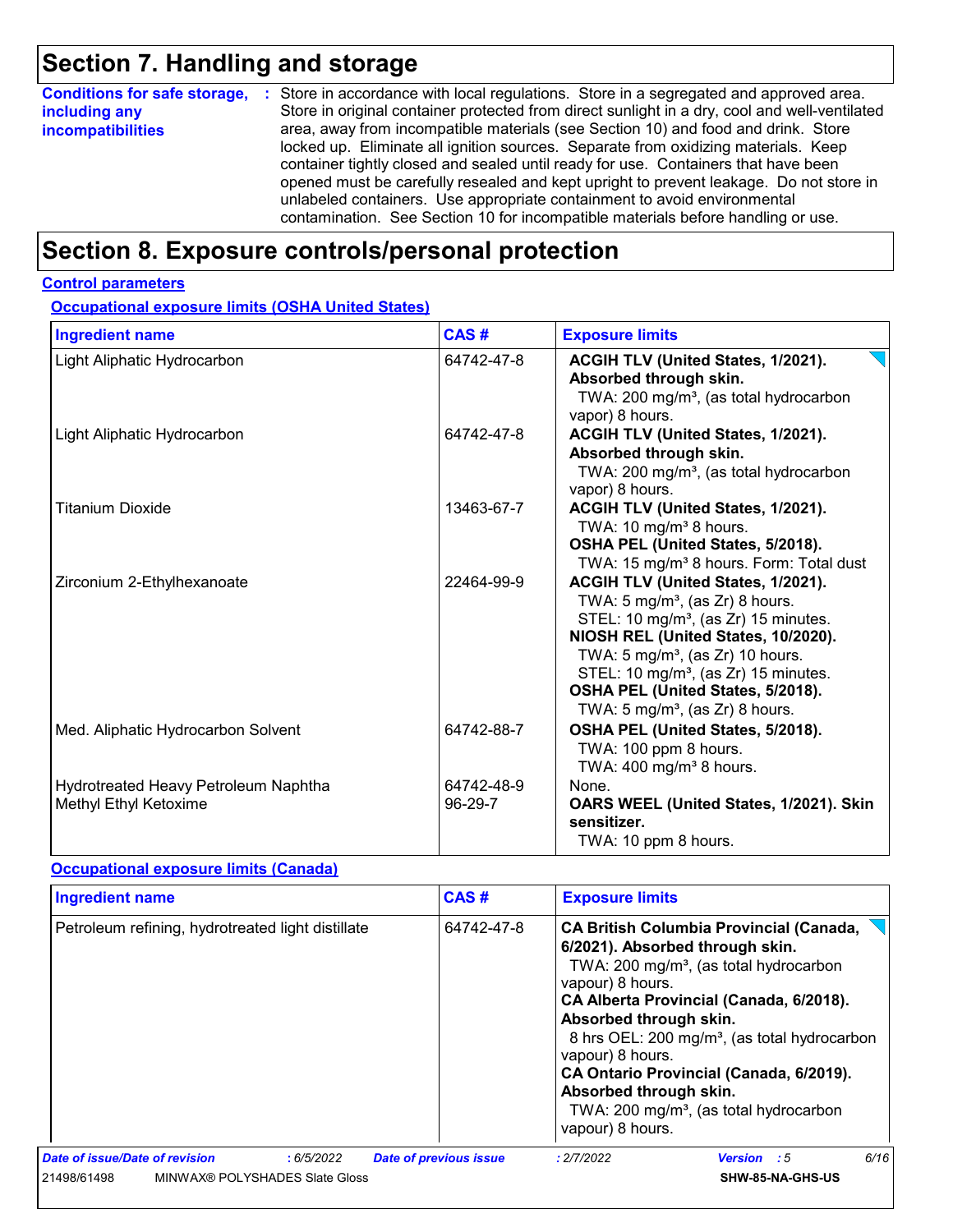## **Section 8. Exposure controls/personal protection**

| Petroleum refining, hydrotreated light distillate | 64742-47-8 | <b>CA British Columbia Provincial (Canada,</b><br>6/2021). Absorbed through skin.                                                                                                                                                            |
|---------------------------------------------------|------------|----------------------------------------------------------------------------------------------------------------------------------------------------------------------------------------------------------------------------------------------|
|                                                   |            | TWA: 200 mg/m <sup>3</sup> , (as total hydrocarbon<br>vapour) 8 hours.<br>CA Alberta Provincial (Canada, 6/2018).                                                                                                                            |
|                                                   |            | Absorbed through skin.<br>8 hrs OEL: 200 mg/m <sup>3</sup> , (as total hydrocarbon                                                                                                                                                           |
|                                                   |            | vapour) 8 hours.<br>CA Ontario Provincial (Canada, 6/2019).<br>Absorbed through skin.                                                                                                                                                        |
|                                                   |            | TWA: 200 mg/m <sup>3</sup> , (as total hydrocarbon<br>vapour) 8 hours.                                                                                                                                                                       |
| Titanium dioxide                                  | 13463-67-7 | <b>CA British Columbia Provincial (Canada,</b><br>6/2021).<br>TWA: 10 mg/m <sup>3</sup> 8 hours. Form: Total dust<br>TWA: 3 mg/m <sup>3</sup> 8 hours. Form: respirable<br>fraction                                                          |
|                                                   |            | CA Quebec Provincial (Canada, 6/2021).<br>TWAEV: 10 mg/m <sup>3</sup> 8 hours. Form: Total dust.<br>CA Alberta Provincial (Canada, 6/2018).<br>8 hrs OEL: 10 mg/m <sup>3</sup> 8 hours.                                                      |
|                                                   |            | CA Ontario Provincial (Canada, 6/2019).<br>TWA: 10 mg/m <sup>3</sup> 8 hours.<br><b>CA Saskatchewan Provincial (Canada,</b><br>7/2013).                                                                                                      |
|                                                   |            | STEL: 20 mg/m <sup>3</sup> 15 minutes.<br>TWA: 10 mg/m <sup>3</sup> 8 hours.                                                                                                                                                                 |
| Zirconium 2-Ethylhexanoate                        | 22464-99-9 | CA Alberta Provincial (Canada, 6/2018).<br>8 hrs OEL: 5 mg/m <sup>3</sup> , (as Zr) 8 hours.<br>15 min OEL: 10 mg/m <sup>3</sup> , (as Zr) 15 minutes.<br><b>CA British Columbia Provincial (Canada,</b><br>$6/2021$ ).                      |
|                                                   |            | TWA: $5 \text{ mg/m}^3$ , (as Zr) 8 hours.<br>STEL: 10 mg/m <sup>3</sup> , (as Zr) 15 minutes.<br>CA Quebec Provincial (Canada, 6/2021).<br>TWAEV: $5 \text{ mg/m}^3$ , (as Zr) 8 hours.<br>STEV: 10 mg/m <sup>3</sup> , (as Zr) 15 minutes. |
|                                                   |            | CA Ontario Provincial (Canada, 6/2019).<br>STEL: 10 mg/m <sup>3</sup> , (as Zr) 15 minutes.<br>TWA: $5 \text{ mg/m}^3$ , (as Zr) 8 hours.                                                                                                    |
| Methyl Ethyl Ketoxime                             | 96-29-7    | OARS WEEL (United States, 1/2021). Skin<br>sensitizer.<br>TWA: 10 ppm 8 hours.                                                                                                                                                               |

#### **Occupational exposure limits (Mexico)**

|                                               | CAS#                          | <b>Exposure limits</b>                                                                                                                       |      |
|-----------------------------------------------|-------------------------------|----------------------------------------------------------------------------------------------------------------------------------------------|------|
| Light Aliphatic Hydrocarbon                   | 64742-47-8                    | <b>ACGIH TLV (United States, 1/2021).</b><br>Absorbed through skin.<br>TWA: 200 mg/m <sup>3</sup> , (as total hydrocarbon<br>vapor) 8 hours. |      |
| Light Aliphatic Hydrocarbon                   | 64742-47-8                    | ACGIH TLV (United States, 1/2021).<br>Absorbed through skin.<br>TWA: 200 mg/m <sup>3</sup> , (as total hydrocarbon<br>vapor) 8 hours.        |      |
| Zirconium 2-Ethylhexanoate                    | 22464-99-9                    | NOM-010-STPS-2014 (Mexico, 4/2016).<br>TWA: $5 \text{ mg/m}^3$ , (as Zr) 8 hours.                                                            |      |
| Date of issue/Date of revision<br>:6/5/2022   | <b>Date of previous issue</b> | : 2/7/2022<br><b>Version</b> : 5                                                                                                             | 7/16 |
| MINWAX® POLYSHADES Slate Gloss<br>21498/61498 |                               | SHW-85-NA-GHS-US                                                                                                                             |      |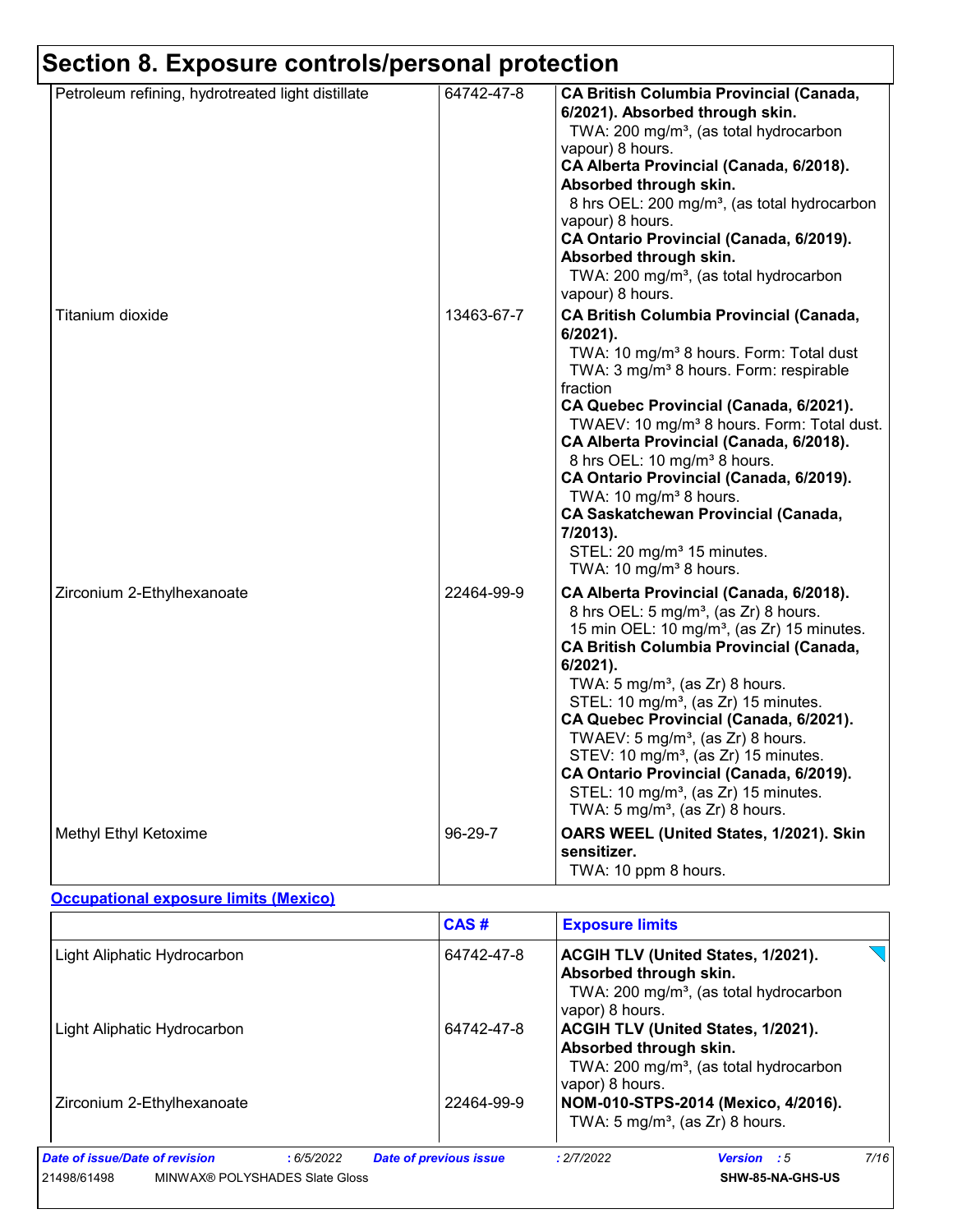### **Section 8. Exposure controls/personal protection**

|                                            | STEL: 10 mg/m <sup>3</sup> , (as Zr) 15 minutes.                                                                                                                                                                                                                                                                                                                                                                                                                                                                                                                                                                     |
|--------------------------------------------|----------------------------------------------------------------------------------------------------------------------------------------------------------------------------------------------------------------------------------------------------------------------------------------------------------------------------------------------------------------------------------------------------------------------------------------------------------------------------------------------------------------------------------------------------------------------------------------------------------------------|
| <b>Appropriate engineering</b><br>controls | : Use only with adequate ventilation. Use process enclosures, local exhaust ventilation or<br>other engineering controls to keep worker exposure to airborne contaminants below any<br>recommended or statutory limits. The engineering controls also need to keep gas,<br>vapor or dust concentrations below any lower explosive limits. Use explosion-proof<br>ventilation equipment.                                                                                                                                                                                                                              |
| <b>Environmental exposure</b><br>controls  | Emissions from ventilation or work process equipment should be checked to ensure<br>÷.<br>they comply with the requirements of environmental protection legislation. In some<br>cases, fume scrubbers, filters or engineering modifications to the process equipment<br>will be necessary to reduce emissions to acceptable levels.                                                                                                                                                                                                                                                                                  |
| <b>Individual protection measures</b>      |                                                                                                                                                                                                                                                                                                                                                                                                                                                                                                                                                                                                                      |
| <b>Hygiene measures</b>                    | Wash hands, forearms and face thoroughly after handling chemical products, before<br>eating, smoking and using the lavatory and at the end of the working period.<br>Appropriate techniques should be used to remove potentially contaminated clothing.<br>Contaminated work clothing should not be allowed out of the workplace. Wash<br>contaminated clothing before reusing. Ensure that eyewash stations and safety<br>showers are close to the workstation location.                                                                                                                                            |
| <b>Eye/face protection</b>                 | Safety eyewear complying with an approved standard should be used when a risk<br>÷.<br>assessment indicates this is necessary to avoid exposure to liquid splashes, mists,<br>gases or dusts. If contact is possible, the following protection should be worn, unless<br>the assessment indicates a higher degree of protection: safety glasses with side-<br>shields.                                                                                                                                                                                                                                               |
| <b>Skin protection</b>                     |                                                                                                                                                                                                                                                                                                                                                                                                                                                                                                                                                                                                                      |
| <b>Hand protection</b>                     | Chemical-resistant, impervious gloves complying with an approved standard should be<br>worn at all times when handling chemical products if a risk assessment indicates this is<br>necessary. Considering the parameters specified by the glove manufacturer, check<br>during use that the gloves are still retaining their protective properties. It should be<br>noted that the time to breakthrough for any glove material may be different for different<br>glove manufacturers. In the case of mixtures, consisting of several substances, the<br>protection time of the gloves cannot be accurately estimated. |
| <b>Body protection</b>                     | Personal protective equipment for the body should be selected based on the task being<br>performed and the risks involved and should be approved by a specialist before<br>handling this product. When there is a risk of ignition from static electricity, wear anti-<br>static protective clothing. For the greatest protection from static discharges, clothing<br>should include anti-static overalls, boots and gloves.                                                                                                                                                                                         |
| <b>Other skin protection</b>               | : Appropriate footwear and any additional skin protection measures should be selected<br>based on the task being performed and the risks involved and should be approved by a<br>specialist before handling this product.                                                                                                                                                                                                                                                                                                                                                                                            |
| <b>Respiratory protection</b>              | Based on the hazard and potential for exposure, select a respirator that meets the<br>appropriate standard or certification. Respirators must be used according to a<br>respiratory protection program to ensure proper fitting, training, and other important<br>aspects of use.                                                                                                                                                                                                                                                                                                                                    |

## **Section 9. Physical and chemical properties**

The conditions of measurement of all properties are at standard temperature and pressure unless otherwise indicated.

#### **Appearance**

| <b>Physical state</b> | : Liquid.         |
|-----------------------|-------------------|
| <b>Color</b>          | : Not available.  |
| <b>Odor</b>           | : Not available.  |
| <b>Odor threshold</b> | : Not available.  |
| рH                    | : Not applicable. |

| Date of issue/Date of revision |                                | 6/5/2022 | <b>Date of previous issue</b> | : 2/7/2022 | <b>Version</b> : 5 |                  | 8/16 |
|--------------------------------|--------------------------------|----------|-------------------------------|------------|--------------------|------------------|------|
| 21498/61498                    | MINWAX® POLYSHADES Slate Gloss |          |                               |            |                    | SHW-85-NA-GHS-US |      |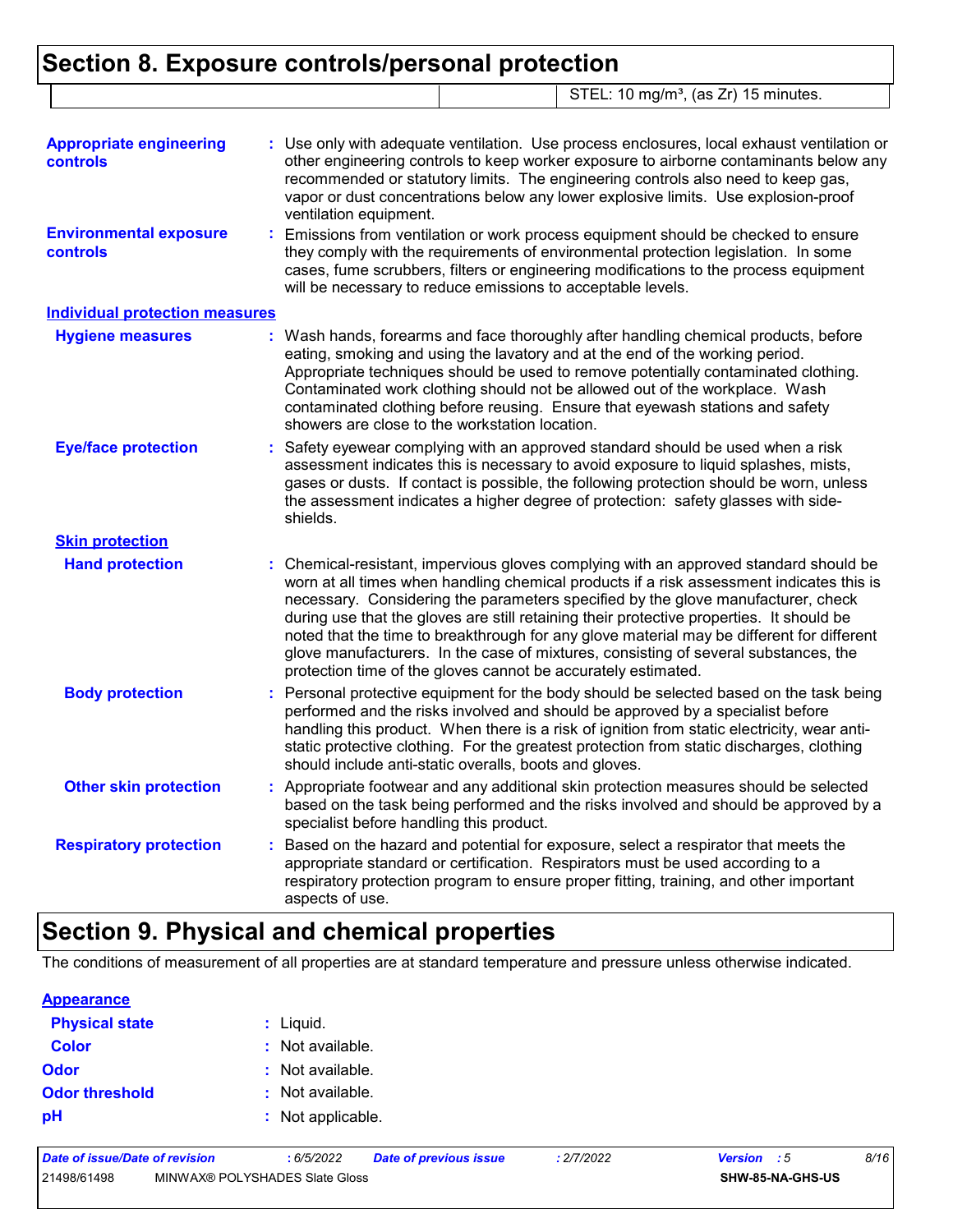### **Section 9. Physical and chemical properties**

| <b>Melting point/freezing point</b>                               |    | : Not available.                                               |
|-------------------------------------------------------------------|----|----------------------------------------------------------------|
| <b>Boiling point, initial boiling</b><br>point, and boiling range |    | : $148^{\circ}$ C (298.4 $^{\circ}$ F)                         |
| <b>Flash point</b>                                                |    | : Closed cup: 40°C (104°F) [Pensky-Martens Closed Cup]         |
| <b>Evaporation rate</b>                                           |    | $: 0.13$ (butyl acetate = 1)                                   |
| <b>Flammability</b>                                               |    | : Not available.                                               |
| <b>Lower and upper explosion</b><br>limit/flammability limit      |    | $:$ Lower: $0.7\%$<br>Upper: 7%                                |
| <b>Vapor pressure</b>                                             |    | $: 0.25$ kPa (1.9 mm Hg)                                       |
| <b>Relative vapor density</b>                                     |    | : $5$ [Air = 1]                                                |
| <b>Relative density</b>                                           |    | : 0.9                                                          |
| <b>Solubility</b>                                                 |    | : Not available.                                               |
| <b>Partition coefficient: n-</b><br>octanol/water                 |    | : Not applicable.                                              |
| <b>Auto-ignition temperature</b>                                  |    | : Not available.                                               |
| <b>Decomposition temperature</b>                                  |    | $:$ Not available.                                             |
| <b>Viscosity</b>                                                  |    | Kinematic (40°C (104°F)): <20.5 mm <sup>2</sup> /s (<20.5 cSt) |
| <b>Molecular weight</b>                                           | t. | Not applicable.                                                |
| <b>Aerosol product</b>                                            |    |                                                                |
| <b>Heat of combustion</b>                                         |    | : $19.706$ kJ/g                                                |

### **Section 10. Stability and reactivity**

| <b>Reactivity</b>                                   | : No specific test data related to reactivity available for this product or its ingredients.                                                                                                                                               |  |
|-----------------------------------------------------|--------------------------------------------------------------------------------------------------------------------------------------------------------------------------------------------------------------------------------------------|--|
| <b>Chemical stability</b>                           | : The product is stable.                                                                                                                                                                                                                   |  |
| <b>Possibility of hazardous</b><br><b>reactions</b> | : Under normal conditions of storage and use, hazardous reactions will not occur.                                                                                                                                                          |  |
| <b>Conditions to avoid</b>                          | : Avoid all possible sources of ignition (spark or flame). Do not pressurize, cut, weld,<br>braze, solder, drill, grind or expose containers to heat or sources of ignition. Do not<br>allow vapor to accumulate in low or confined areas. |  |
| <b>Incompatible materials</b>                       | : Reactive or incompatible with the following materials:<br>oxidizing materials                                                                                                                                                            |  |
| <b>Hazardous decomposition</b><br>products          | : Under normal conditions of storage and use, hazardous decomposition products should<br>not be produced.                                                                                                                                  |  |
|                                                     | .                                                                                                                                                                                                                                          |  |

### **Section 11. Toxicological information**

**Acute toxicity Information on toxicological effects**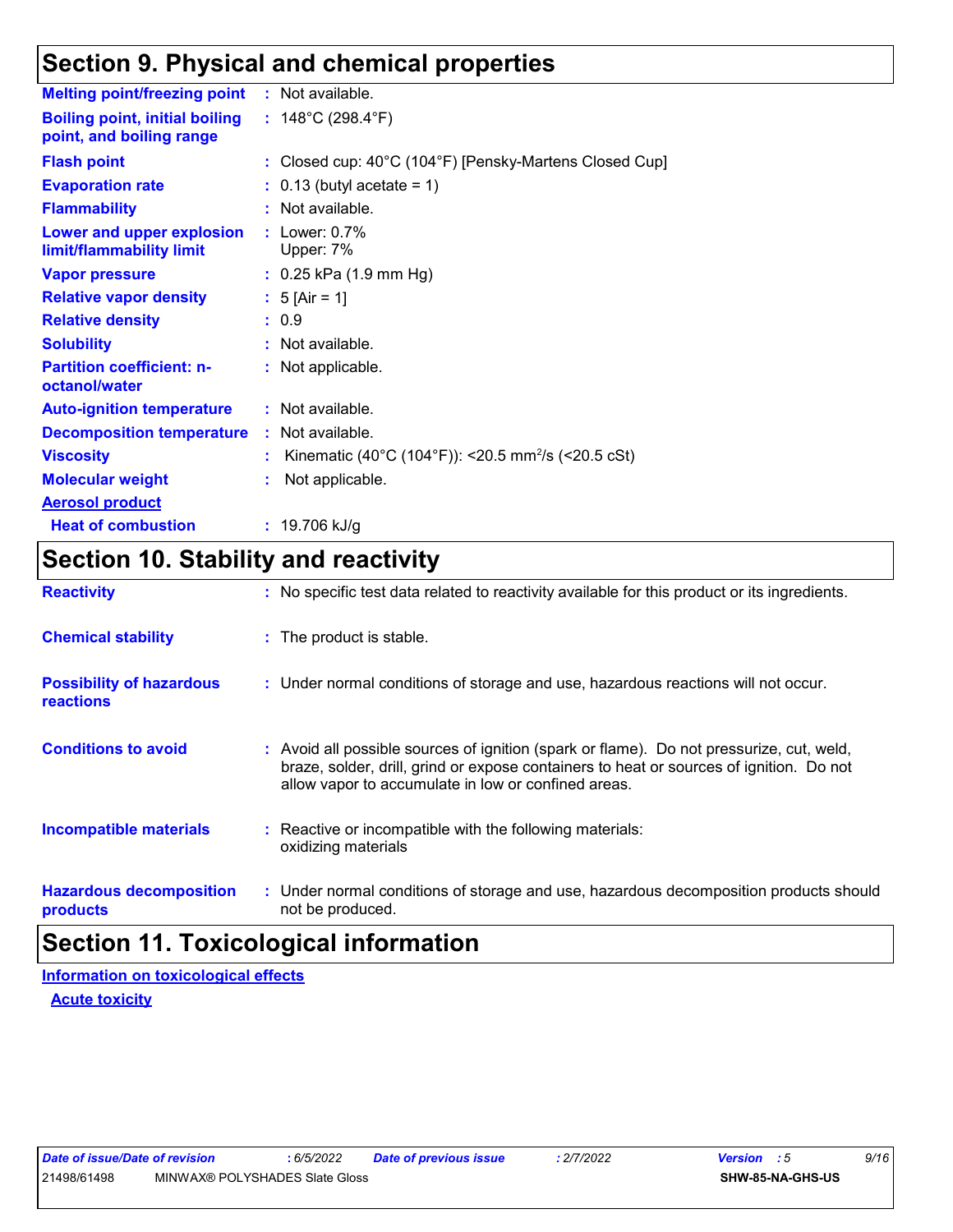## **Section 11. Toxicological information**

| <b>Product/ingredient name</b>                 | <b>Result</b>             | <b>Species</b> | <b>Dose</b>                        | <b>Exposure</b> |
|------------------------------------------------|---------------------------|----------------|------------------------------------|-----------------|
| Zirconium 2-Ethylhexanoate                     | ILD50 Dermal<br>LD50 Oral | Rabbit<br>Rat  | >5 g/kg<br>$>5$ g/kg               |                 |
| <b>Hydrotreated Heavy</b><br>Petroleum Naphtha | LC50 Inhalation Vapor     | Rat            | $8500$ mg/m <sup>3</sup>           | l4 hours        |
| Methyl Ethyl Ketoxime                          | LD50 Oral<br>ILD50 Oral   | Rat<br>Rat     | $>6$ g/kg<br>$ 930 \text{ mg/kg} $ |                 |

#### **Irritation/Corrosion**

| <b>Product/ingredient name</b> | <b>Result</b>           | <b>Species</b> | <b>Score</b> | <u>I Exposure</u> | <b>Observation</b> |
|--------------------------------|-------------------------|----------------|--------------|-------------------|--------------------|
| <b>Titanium Dioxide</b>        | Skin - Mild irritant    | Human          |              | 72 hours 300      |                    |
|                                |                         |                |              | ug l              |                    |
| l Methvl Ethvl Ketoxime l      | IEves - Severe irritant | Rabbit         |              | 100 uL            |                    |

#### **Sensitization**

Not available.

#### **Mutagenicity**

Not available.

#### **Carcinogenicity**

Not available.

#### **Classification**

| <b>Product/ingredient name</b> | <b>OSHA</b> | <b>IARC</b> | <b>NTP</b> |
|--------------------------------|-------------|-------------|------------|
| Titanium Dioxide               |             | 2R<br>ىر    |            |

#### **Reproductive toxicity**

Not available.

#### **Teratogenicity**

Not available.

#### **Specific target organ toxicity (single exposure)**

| <b>Name</b>                          | <b>Category</b> | <b>Route of</b><br>exposure | <b>Target organs</b>            |
|--------------------------------------|-----------------|-----------------------------|---------------------------------|
| Light Aliphatic Hydrocarbon          | Category 3      |                             | Respiratory tract<br>irritation |
|                                      | Category 3      |                             | Narcotic effects                |
| Light Aliphatic Hydrocarbon          | Category 3      |                             | Respiratory tract<br>irritation |
|                                      | Category 3      |                             | Narcotic effects                |
| Med. Aliphatic Hydrocarbon Solvent   | Category 3      |                             | Respiratory tract<br>irritation |
|                                      | Category 3      |                             | Narcotic effects                |
| Hydrotreated Heavy Petroleum Naphtha | Category 3      |                             | Respiratory tract<br>irritation |
|                                      | Category 3      |                             | Narcotic effects                |
| Methyl Ethyl Ketoxime                | Category 1      |                             | upper respiratory<br>tract      |
|                                      | Category 3      |                             | Narcotic effects                |

**Specific target organ toxicity (repeated exposure)**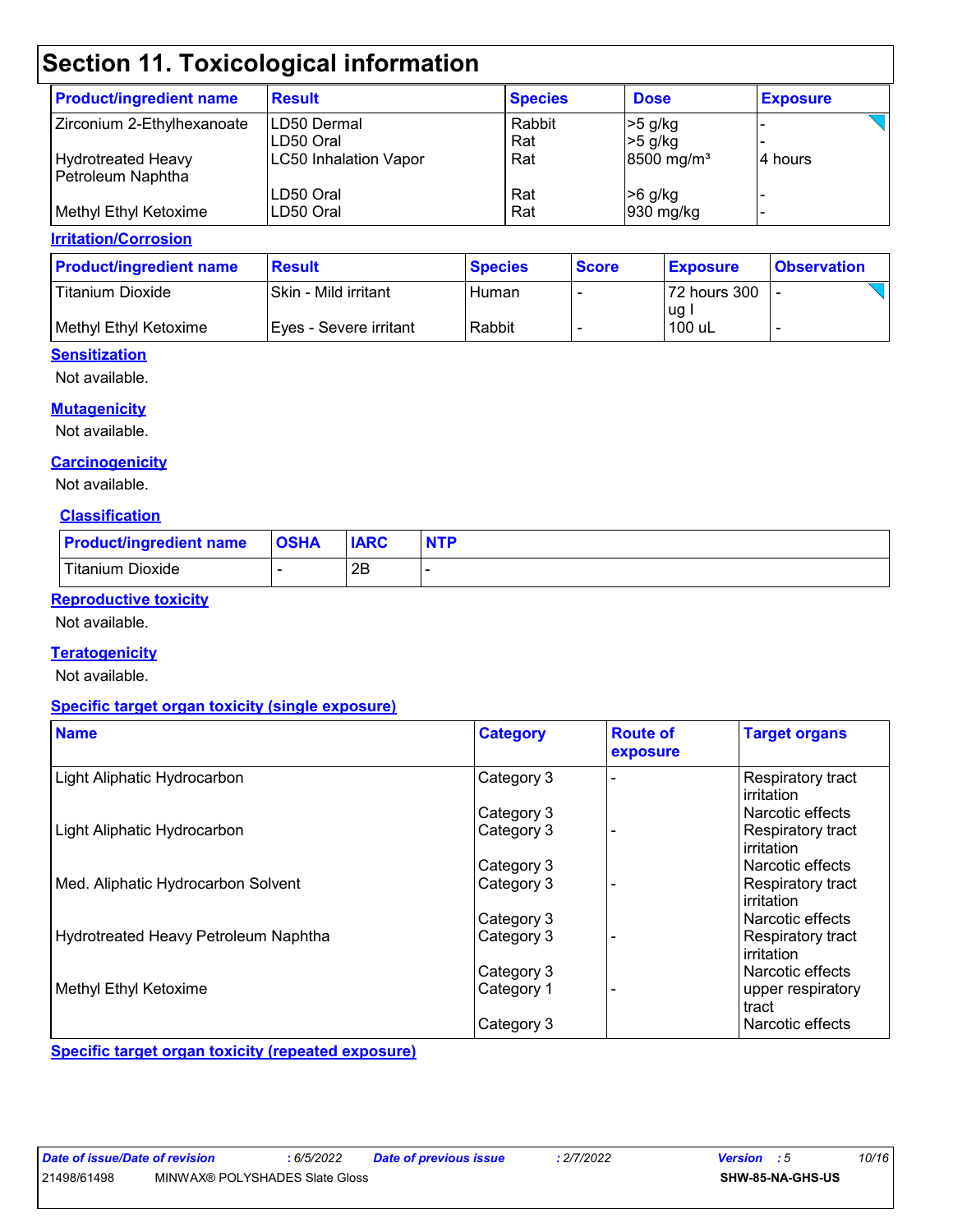## **Section 11. Toxicological information**

| <b>Name</b>                          | <b>Category</b> | <b>Route of</b><br>exposure | <b>Target organs</b> |
|--------------------------------------|-----------------|-----------------------------|----------------------|
| Light Aliphatic Hydrocarbon          | Category 2      |                             |                      |
| Light Aliphatic Hydrocarbon          | Category 2      |                             |                      |
| Med. Aliphatic Hydrocarbon Solvent   | Category 1      |                             |                      |
| Hydrotreated Heavy Petroleum Naphtha | Category 2      |                             |                      |
| Methyl Ethyl Ketoxime                | Category 2      |                             | blood system         |

#### **Aspiration hazard**

| <b>Name</b>                          | Result                                |
|--------------------------------------|---------------------------------------|
| Light Aliphatic Hydrocarbon          | <b>ASPIRATION HAZARD - Category 1</b> |
| Light Aliphatic Hydrocarbon          | <b>ASPIRATION HAZARD - Category 1</b> |
| Med. Aliphatic Hydrocarbon Solvent   | <b>ASPIRATION HAZARD - Category 1</b> |
| Hydrotreated Heavy Petroleum Naphtha | <b>ASPIRATION HAZARD - Category 1</b> |

| <b>Information on the likely</b> | : Not available. |
|----------------------------------|------------------|
| routes of exposure               |                  |

| <b>Potential acute health effects</b> |                                                                                                                                                                                                                                                                         |
|---------------------------------------|-------------------------------------------------------------------------------------------------------------------------------------------------------------------------------------------------------------------------------------------------------------------------|
| <b>Eye contact</b>                    | : No known significant effects or critical hazards.                                                                                                                                                                                                                     |
| <b>Inhalation</b>                     | : Can cause central nervous system (CNS) depression. May cause drowsiness or<br>dizziness. May cause respiratory irritation.                                                                                                                                            |
| <b>Skin contact</b>                   | : May cause an allergic skin reaction.                                                                                                                                                                                                                                  |
| <b>Ingestion</b>                      | : Can cause central nervous system (CNS) depression. May be fatal if swallowed and<br>enters airways.                                                                                                                                                                   |
|                                       | Symptoms related to the physical, chemical and toxicological characteristics                                                                                                                                                                                            |
| <b>Eye contact</b>                    | : No specific data.                                                                                                                                                                                                                                                     |
| <b>Inhalation</b>                     | : Adverse symptoms may include the following:<br>respiratory tract irritation<br>coughing<br>nausea or vomiting<br>headache<br>drowsiness/fatigue<br>dizziness/vertigo<br>unconsciousness<br>reduced fetal weight<br>increase in fetal deaths<br>skeletal malformations |
| <b>Skin contact</b>                   | : Adverse symptoms may include the following:<br>irritation<br>redness<br>reduced fetal weight<br>increase in fetal deaths<br>skeletal malformations                                                                                                                    |
| <b>Ingestion</b>                      | : Adverse symptoms may include the following:<br>nausea or vomiting<br>reduced fetal weight<br>increase in fetal deaths<br>skeletal malformations                                                                                                                       |

#### **Delayed and immediate effects and also chronic effects from short and long term exposure Short term exposure**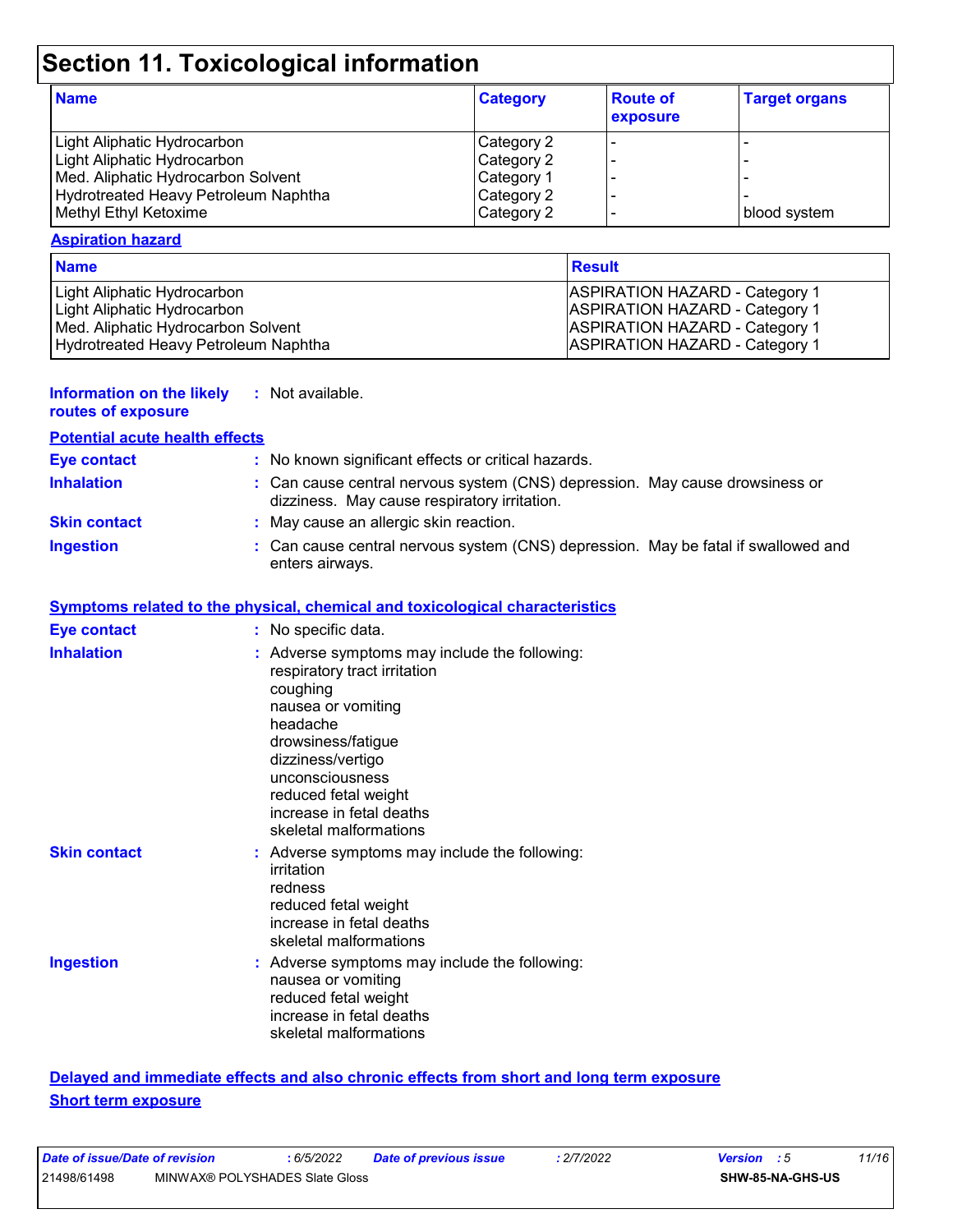### **Section 11. Toxicological information**

| <b>Potential immediate</b><br><b>effects</b>      | : Not available.                                                                                                                                                               |
|---------------------------------------------------|--------------------------------------------------------------------------------------------------------------------------------------------------------------------------------|
| <b>Potential delayed effects</b>                  | : Not available.                                                                                                                                                               |
| <b>Long term exposure</b>                         |                                                                                                                                                                                |
| <b>Potential immediate</b><br><b>effects</b>      | : Not available.                                                                                                                                                               |
| <b>Potential delayed effects : Not available.</b> |                                                                                                                                                                                |
| <b>Potential chronic health effects</b>           |                                                                                                                                                                                |
| Not available.                                    |                                                                                                                                                                                |
| <b>General</b>                                    | : May cause damage to organs through prolonged or repeated exposure. Once<br>sensitized, a severe allergic reaction may occur when subsequently exposed to very low<br>levels. |
| <b>Carcinogenicity</b>                            | : Suspected of causing cancer. Risk of cancer depends on duration and level of<br>exposure.                                                                                    |
| <b>Mutagenicity</b>                               | : No known significant effects or critical hazards.                                                                                                                            |
| <b>Teratogenicity</b>                             | : Suspected of damaging the unborn child.                                                                                                                                      |
| <b>Developmental effects</b>                      | : No known significant effects or critical hazards.                                                                                                                            |
| <b>Fertility effects</b>                          | : No known significant effects or critical hazards.                                                                                                                            |
| <b>Numerical measures of toxicity</b>             |                                                                                                                                                                                |

**Acute toxicity estimates**

Not available.

## **Section 12. Ecological information**

#### **Toxicity**

| <b>Product/ingredient name</b> | <b>Result</b>                         | <b>Species</b>                      | <b>Exposure</b> |
|--------------------------------|---------------------------------------|-------------------------------------|-----------------|
| Light Aliphatic Hydrocarbon    | Acute LC50 2200 µg/l Fresh water      | Fish - Lepomis macrochirus          | 4 days          |
| Light Aliphatic Hydrocarbon    | Acute LC50 2200 µg/l Fresh water      | Fish - Lepomis macrochirus          | 4 days          |
| Titanium Dioxide               | Acute LC50 >1000000 µg/l Marine water | <b>Fish - Fundulus heteroclitus</b> | 96 hours        |
| Methyl Ethyl Ketoxime          | Acute LC50 843000 µg/l Fresh water    | <b>Fish - Pimephales promelas</b>   | 96 hours        |

#### **Persistence and degradability**

Not available.

#### **Bioaccumulative potential**

| <b>Product/ingredient name</b> | $LoaPow$ | <b>BCF</b> | <b>Potential</b> |
|--------------------------------|----------|------------|------------------|
| Zirconium 2-Ethylhexanoate     |          | 2.96       | l low            |
| <b>Hydrotreated Heavy</b>      |          | 10 to 2500 | high             |
| Petroleum Naphtha              |          |            |                  |
| Methyl Ethyl Ketoxime          |          | 2.5 to 5.8 | low              |

#### **Mobility in soil**

**Soil/water partition coefficient (KOC)**

**:** Not available.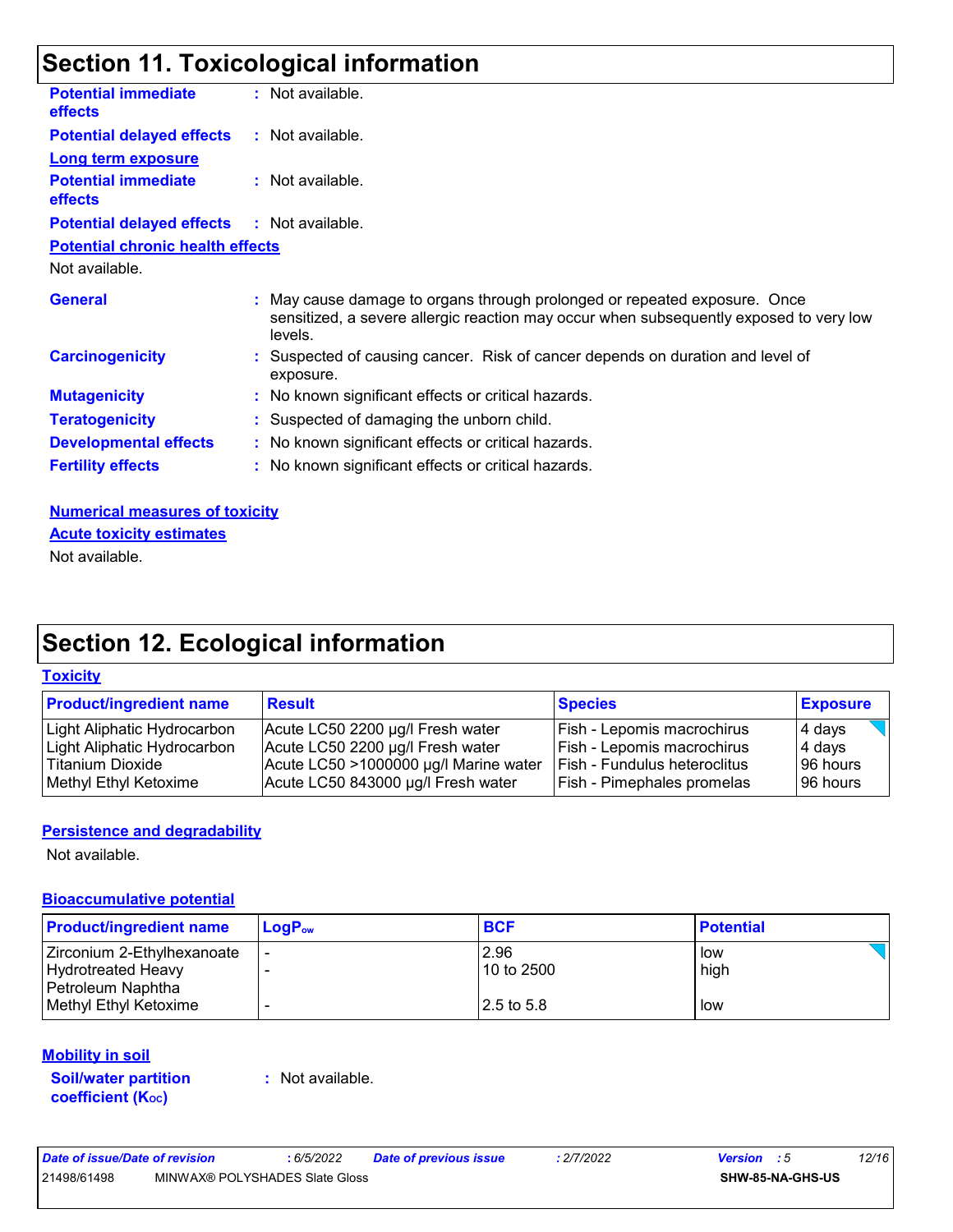### **Section 12. Ecological information**

**Other adverse effects** : No known significant effects or critical hazards.

### **Section 13. Disposal considerations**

**Disposal methods :**

The generation of waste should be avoided or minimized wherever possible. Disposal of this product, solutions and any by-products should at all times comply with the requirements of environmental protection and waste disposal legislation and any regional local authority requirements. Dispose of surplus and non-recyclable products via a licensed waste disposal contractor. Waste should not be disposed of untreated to the sewer unless fully compliant with the requirements of all authorities with jurisdiction. Waste packaging should be recycled. Incineration or landfill should only be considered when recycling is not feasible. This material and its container must be disposed of in a safe way. Care should be taken when handling emptied containers that have not been cleaned or rinsed out. Empty containers or liners may retain some product residues. Vapor from product residues may create a highly flammable or explosive atmosphere inside the container. Do not cut, weld or grind used containers unless they have been cleaned thoroughly internally. Avoid dispersal of spilled material and runoff and contact with soil, waterways, drains and sewers.

### **Section 14. Transport information**

| <b>UN1263</b><br><b>PAINT</b>                                                                                                                                         | <b>UN1263</b>                                |                                             |                                            |
|-----------------------------------------------------------------------------------------------------------------------------------------------------------------------|----------------------------------------------|---------------------------------------------|--------------------------------------------|
|                                                                                                                                                                       |                                              | <b>UN1263</b>                               | <b>UN1263</b>                              |
|                                                                                                                                                                       | <b>PAINT</b>                                 | <b>PAINT</b>                                | <b>PAINT</b>                               |
| 3                                                                                                                                                                     | $\mathfrak{S}$                               | 3                                           | 3                                          |
| $\mathbf{III}$                                                                                                                                                        | $\ensuremath{\mathsf{III}}\xspace$           | $\mathbf{III}$                              | $\ensuremath{\mathsf{III}}\xspace$         |
| No.                                                                                                                                                                   | No.                                          | No.                                         | No.                                        |
| Product classified<br>as per the<br>following sections<br>of the<br>Transportation of<br>Dangerous Goods<br>Regulations:<br>2.18-2.19 (Class<br>3).<br><b>ERG No.</b> | <b>ERG No.</b>                               |                                             | <b>Emergency</b><br>schedules F-E, S-<br>E |
| 128                                                                                                                                                                   | 128                                          |                                             |                                            |
|                                                                                                                                                                       |                                              |                                             | 13/16                                      |
|                                                                                                                                                                       | : 6/5/2022<br>MINWAX® POLYSHADES Slate Gloss | <b>Date of previous issue</b><br>: 2/7/2022 | Version : 5<br>SHW-85-NA-GHS-US            |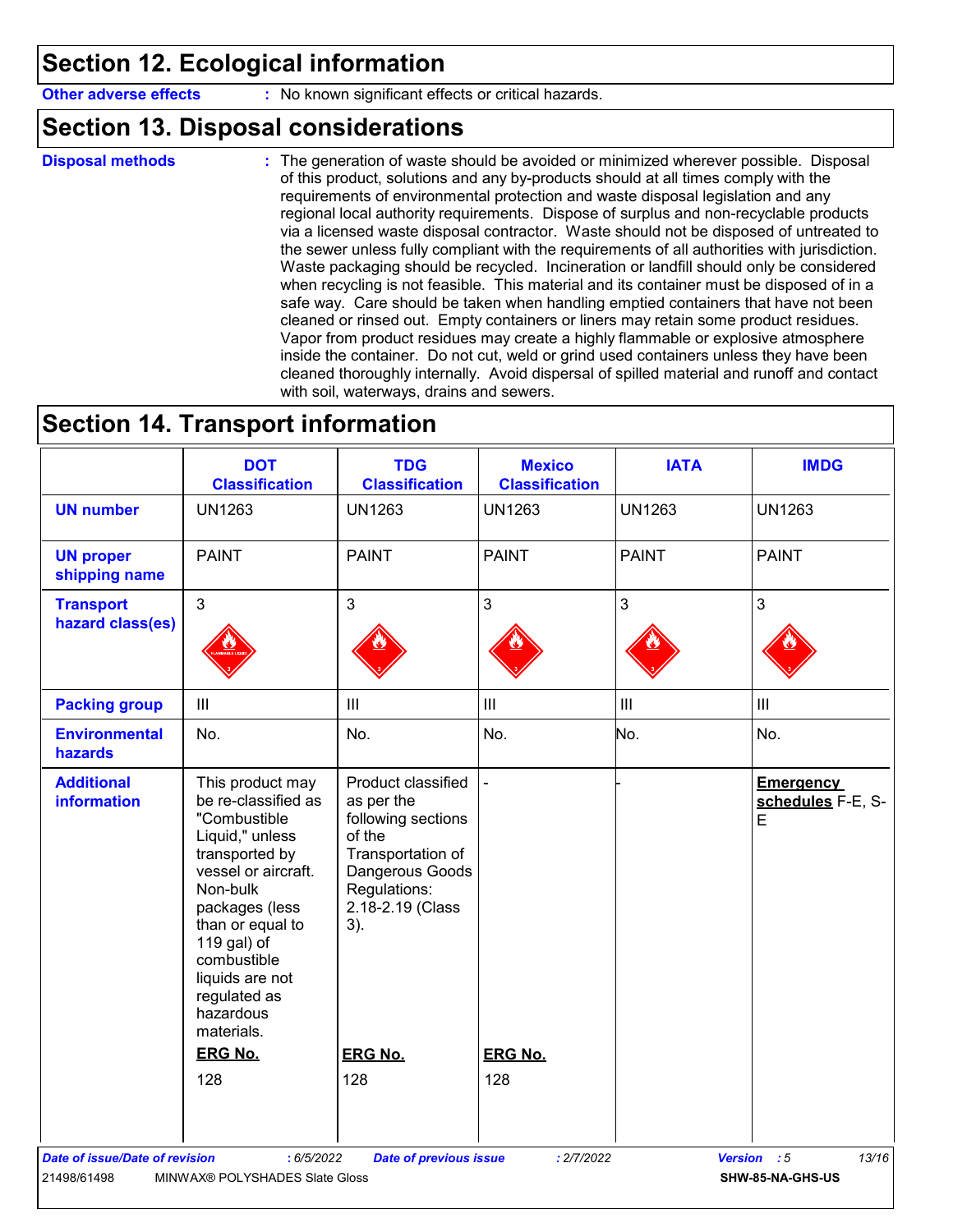| Section 14. Transport information                        |                  |                             |                                                                |                                                                                                                                                                                                                                                                                                                                                                                                                                                                                                                                                                                                                   |  |
|----------------------------------------------------------|------------------|-----------------------------|----------------------------------------------------------------|-------------------------------------------------------------------------------------------------------------------------------------------------------------------------------------------------------------------------------------------------------------------------------------------------------------------------------------------------------------------------------------------------------------------------------------------------------------------------------------------------------------------------------------------------------------------------------------------------------------------|--|
|                                                          |                  |                             |                                                                |                                                                                                                                                                                                                                                                                                                                                                                                                                                                                                                                                                                                                   |  |
|                                                          |                  |                             |                                                                |                                                                                                                                                                                                                                                                                                                                                                                                                                                                                                                                                                                                                   |  |
| <b>Special precautions for user :</b>                    |                  |                             | substances and on all actions in case of emergency situations. | Multi-modal shipping descriptions are provided for informational purposes and do not<br>consider container sizes. The presence of a shipping description for a particular<br>mode of transport (sea, air, etc.), does not indicate that the product is packaged<br>suitably for that mode of transport. All packaging must be reviewed for suitability<br>prior to shipment, and compliance with the applicable regulations is the sole<br>responsibility of the person offering the product for transport. People loading and<br>unloading dangerous goods must be trained on all of the risks deriving from the |  |
| <b>Transport in bulk according</b><br>to IMO instruments | : Not available. |                             |                                                                |                                                                                                                                                                                                                                                                                                                                                                                                                                                                                                                                                                                                                   |  |
|                                                          |                  | <b>Proper shipping name</b> | : Not available.                                               |                                                                                                                                                                                                                                                                                                                                                                                                                                                                                                                                                                                                                   |  |

### **Section 15. Regulatory information**

#### **SARA 313**

SARA 313 (40 CFR 372.45) supplier notification can be found on the Environmental Data Sheet.

#### **California Prop. 65**

WARNING: This product contains chemicals known to the State of California to cause cancer and birth defects or other reproductive harm.

#### **International regulations**

| China inventory (IECSC): Not determined.<br>Japan inventory (CSCL): Not determined.<br>Japan inventory (ISHL): Not determined.<br>Korea inventory (KECI): Not determined.<br>New Zealand Inventory of Chemicals (NZIoC): Not determined.<br>Philippines inventory (PICCS): Not determined.<br>Taiwan Chemical Substances Inventory (TCSI): Not determined.<br>Thailand inventory: Not determined.<br>Turkey inventory: Not determined.<br>Vietnam inventory: Not determined. |
|------------------------------------------------------------------------------------------------------------------------------------------------------------------------------------------------------------------------------------------------------------------------------------------------------------------------------------------------------------------------------------------------------------------------------------------------------------------------------|
|                                                                                                                                                                                                                                                                                                                                                                                                                                                                              |

### **Section 16. Other information**

#### **Hazardous Material Information System (U.S.A.)**



**The customer is responsible for determining the PPE code for this material. For more information on HMIS® Personal Protective Equipment (PPE) codes, consult the HMIS® Implementation Manual.**

**Caution: HMIS® ratings are based on a 0-4 rating scale, with 0 representing minimal hazards or risks, and 4 representing significant hazards or risks. Although HMIS® ratings and the associated label are not required on SDSs or products leaving a facility under 29 CFR 1910.1200, the preparer may choose to provide them. HMIS® ratings are to be used with a fully implemented HMIS® program. HMIS® is a registered trademark and service mark of the American Coatings Association, Inc.**

**Procedure used to derive the classification**

| Date of issue/Date of revision |                                | : 6/5/2022 | <b>Date of previous issue</b> | 2/7/2022 | <b>Version</b> : 5 |                         | 14/16 |
|--------------------------------|--------------------------------|------------|-------------------------------|----------|--------------------|-------------------------|-------|
| 21498/61498                    | MINWAX® POLYSHADES Slate Gloss |            |                               |          |                    | <b>SHW-85-NA-GHS-US</b> |       |